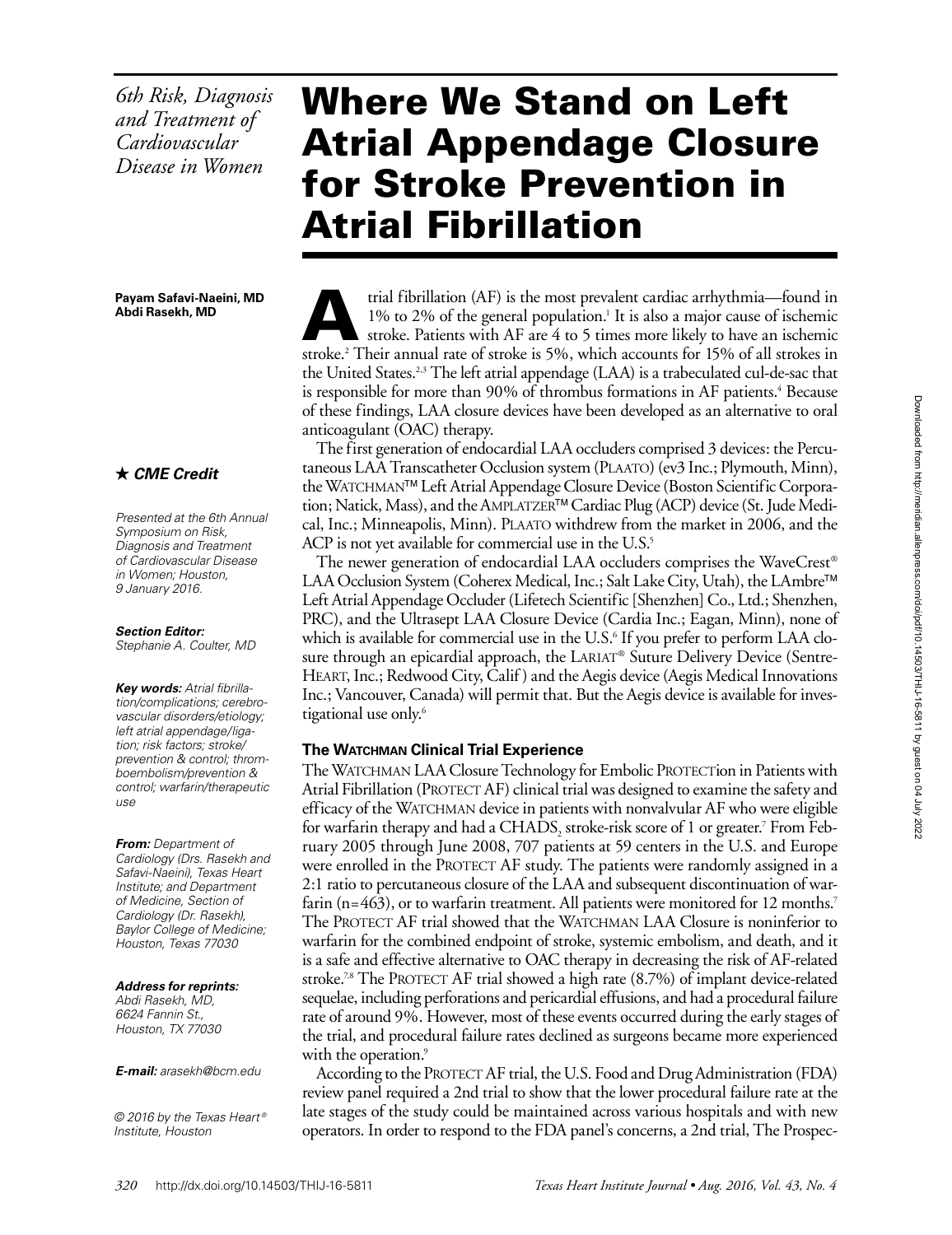tive Randomized EVAluation (PREVAIL), was designed, involving 407 patients randomly distributed in a 2:1 ratio to warfarin (as a control group) or to WATCHMAN LAA Closure. These 407 patients were warfarin-eligible and had a mean CHADS $_2$  score of 2.6  $\pm$  1.<sup>10</sup> The Prevail study showed an overall 95% success rate for implanting the device (93.2% for new surgeons), and the overall 7-day serious procedure- or device-related complication rate was 4.4% (a 49% relative reduction rate) in comparison with PROTECT AF, which had an 8.7% device-related complication rate.<sup>10</sup>

The PROTECT AF/PREVAIL meta-analysis (2,406 patients and 5,931 years of patient follow-up) showed that rates of hemorrhagic stroke, nonprocedural bleeding, and cardiovascular and unexplained deaths were decreased among patients who had LAA closure with use of the WATCHMAN, versus patients who were on longterm OAC therapy.<sup>11</sup> It bears mention, however, that if periprocedural complications were included, there would be no significant differences in rates of all-cause death or major bleeding.12

## **Lariat Studies**

The LARIAT is a minimally invasive procedure to tie off the LAA and remove the main source of AF-related stroke for patients who are at high risk of stroke and are not suitable candidates for OAC therapy. A single-center, nonrandomized study (Place II) showed about a 96% incidence of effective LAA closure (85 of 89 procedures). Three adverse events (3.3%) were reported, including bleeding (2 pericardial and 1 transseptal). The study investigators determined that the LARIAT procedure can effectively close the LAA, with acceptable lowaccess sequelae and periprocedural adverse events.13

To date, the LARIAT has not been involved in any prospective randomized trials, but published clinical results for single-center studies (together with a recent multicenter study) provide insight into the potential of the LARIAT as a method of LAA closure, as well as insight into the potential for protection against stroke (Table I).13-17 These study results indicate consistent trends of efficacy and safety for LAA closure, which warrant further evaluation of the LARIAT in a multicenter prospective randomized trial. Sievert and colleagues<sup>17</sup> conducted a 5-center study that evaluated the use of LARIAT for patients who had contraindications to OAC therapy, such as histories of bleeding, stroke/transient ischemic attack, or cerebral aneurysm. There were 6 deaths during this study's 2-year follow-up period, one of them procedure-related because of a pulmonary embolus one day after the procedure. Sievert and colleagues' study provides promising insight into the potential of LARIAT's percutaneous, nonimplant approach in high-risk patients for whom there are no other options.<sup>17</sup>

# **Impact of Lariat LAA Exclusion on Atrial Fibrillation Burden**

Lakkireddy and colleagues<sup>18</sup> compared the AF burden over a period of 3 months, before and after LAA ligation. Among the 18 patients in that study, the AF bur-

|  | <b>TABLE I.</b> Efficacy and Sequelae of the Lariat Procedure <sup>14</sup> |  |
|--|-----------------------------------------------------------------------------|--|
|--|-----------------------------------------------------------------------------|--|

| <b>Study</b>                                            | <b>LARIAT PLACE II</b><br>Bartus K, et al. <sup>13</sup><br>(2013) | LARIAT<br><b>Massumi A, et al.</b> <sup>15</sup><br>(2013) | LARIAT<br>Stone D, et al. <sup>16</sup><br>(2015) | <b>LARIAT No OAC</b><br>Sievert H, et al. <sup>17</sup><br>(2015) | LARIAT<br><b>Cumulative</b> |
|---------------------------------------------------------|--------------------------------------------------------------------|------------------------------------------------------------|---------------------------------------------------|-------------------------------------------------------------------|-----------------------------|
| Patients (n)                                            | 89                                                                 | 21                                                         | 27                                                | 143                                                               | 280                         |
| Intent to treat                                         | 85 (96)                                                            | 20 (95)                                                    | 25 (93)                                           | 139 (97)                                                          | 269 (96)                    |
| Procedural closure among<br>intent-to-treat population  | 82 (96)                                                            | 19 (95)                                                    | 25 (100)                                          | 138 (99)                                                          | 264 (98)                    |
| >60-day closure among<br>patients who had follow-up TEE | 81 (95)                                                            | 16 (94)                                                    | 22 (100)                                          | 126 (91)                                                          | 245 (91)                    |
| CHADS, score                                            | $1.9 \pm 0.95$                                                     | $3.2 \pm 1.2$                                              | $3.5 \pm 1.4$                                     | $2.4 \pm 1.2$                                                     | $2.6 \pm 1.2$               |
| Sequelae                                                |                                                                    |                                                            |                                                   |                                                                   |                             |
| Device-related                                          | 0                                                                  | 0                                                          | 0                                                 | 0                                                                 | 0                           |
| Access-related                                          | 3(3.4)                                                             | (4.8)                                                      | 1(3.7)                                            | 3(2.1)                                                            | 8(2.9)                      |
| All-cause death                                         | 2(2.2)                                                             | (4.8)                                                      | 0                                                 | 6(4.2)                                                            | 4(1.4)                      |
| All-cause stroke                                        | 2(2.2)                                                             | $\mathbf 0$                                                | 1(3.7)                                            | 4(2.8)                                                            | 7(2.5)                      |
| Major bleeding                                          | 0                                                                  | 0                                                          | 1(3.7)                                            | 2(1.4)                                                            | 3(1.1)                      |
| Pericardial/pleural effusion                            | 1(1.1)                                                             | 3(14.3)                                                    | 2(7.4)                                            | 1(0.7)                                                            | 7(2.5)                      |

OAC = oral anticoagulation; TEE = transesophageal echocardiography

Data are presented as mean  $\pm$  SD or as number and percentage.

Adapted with permission from *J Tehran Heart Cent 2015;10(2):69-73*. 14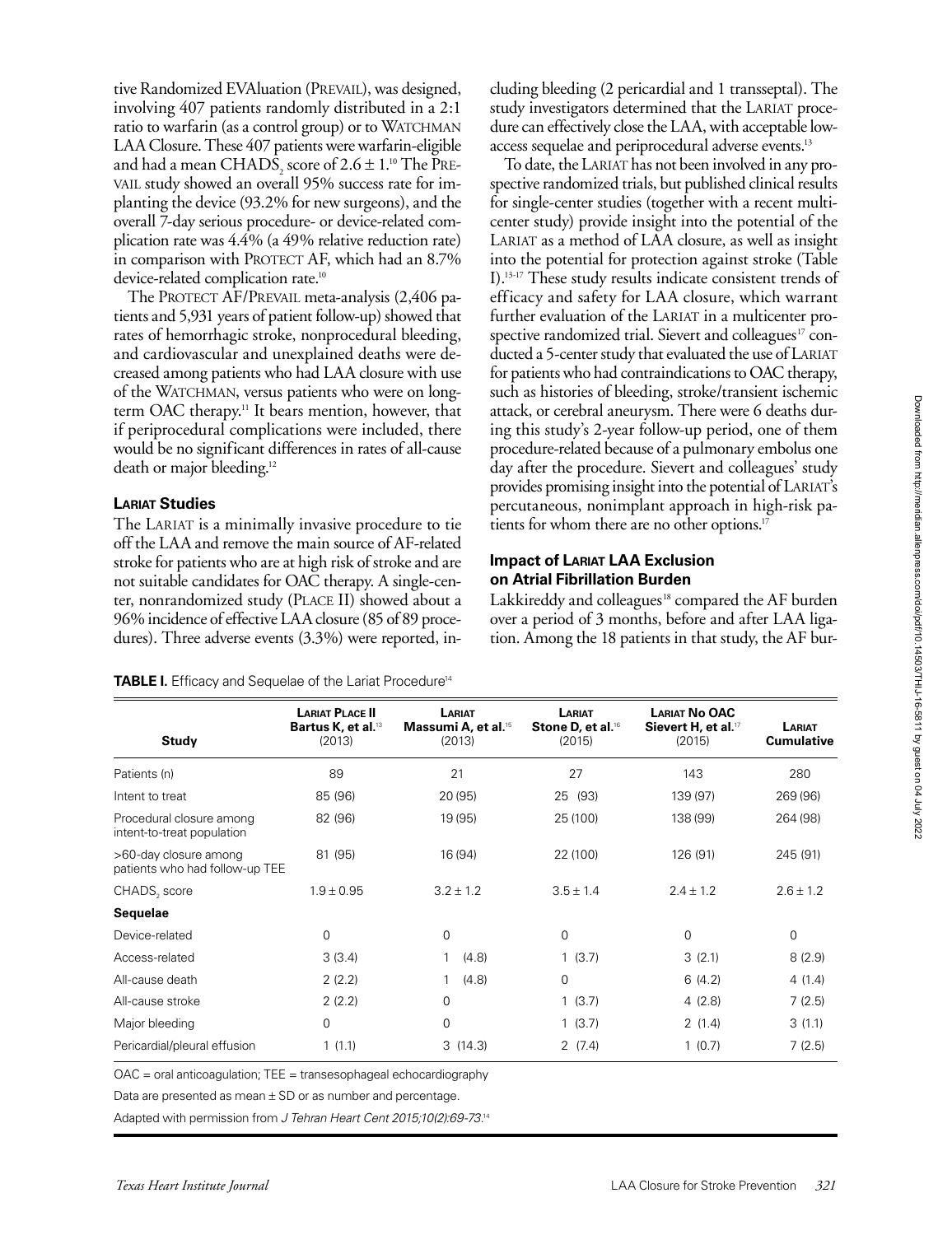den decreased from a baseline of 81% to 47% after ligation  $(P<0.01)$ .<sup>18</sup> Afzal and associates<sup>19</sup> recorded the AF burden before LAA exclusion (baseline), and twice later, at 3 and 12 months after exclusion. According to this study, the AF burden at the 3-month follow-up evaluation was  $42\% \pm 34\%$ , significantly lower than that at baseline (76%  $\pm$  33%; *P* <0.0001); and the reduction of AF burden was fairly well sustained at 12 months (59% ± 26%; *P* <0.001).19

# **The aMAZE Trial**

The LAA Ligation Adjunctive to PVI for Persistent or Long-Standing Persistent Atrial Fibrillation (aMAZE) Trial to Evaluate LARIAT Ligation of the Left Atrial Appendage is a prospective, multicenter, randomized (2:1) controlled study.20 This trial was designed to evaluate the safety and effectiveness of the LARIAT, which percutaneously isolates and ligates the LAA from the left atrium as an adjunct to planned catheter ablation of the pulmonary vein in isolation, in the treatment of patients who manifest symptomatic persistent or long-standing persistent AF. This study will be conducted in 2 stages: in Stage 1 (the Limited Early Stage), there will be as many as 175 patients at up to 15 sites; and in Stage 2 (the Pivotal Stage), there will be as many as 600 patients at up to 50 sites. All patients from both stages will be included in the primary analysis.

## **Conclusion**

The WATCHMAN is the only LAA closure device approved by the FDA for LAA exclusion in the U.S. Moreover, there are still no approved devices for patients who have AF and a contraindication to OAC therapy. Several retrospective multicenter studies of experiences with the LARIAT device have confirmed high acute procedural success rates.<sup>13,15-17</sup> The role of LAA ligation in reducing AF burdens in patients who display persistent AF must be further evaluated in a multicenter prospective study. The role of LARIAT in the treatment of a targeted population with persistent AF is currently under investigation.<sup>20</sup>

## **References**

- 1. Malladi V, Naeini PS, Razavi M, Collard CD, Anton JM, Tolpin DA. Endovascular ablation of atrial fibrillation. Anesthesiology 2014;120(6):1513-9.
- 2. Wolf PA, Abbott RD, Kannel WB. Atrial fibrillation as an independent risk factor for stroke: the Framingham Study. Stroke 1991;22(8):983-8.
- 3. Risk factors for stroke and efficacy of antithrombotic therapy in atrial fibrillation. Analysis of pooled data from five randomized controlled trials [published erratum appears in Arch Intern Med 1994;154(19):2254]. Arch Intern Med 1994;154 (13):1449-57.
- 4. Cardona L, Galrinho A, Branco L, Leal A, Fiarresga A, Sousa L, Ferreira RC. Thrombus formation on a left atrial appendage closure device. Circulation 2011;124(14):1595-6.
- 5. De Backer O, Arnous S, Ihlemann N, Vejlstrup N, Jorgensen E, Pehrson S, et al. Percutaneous left atrial appendage occlusion for stroke prevention in atrial fibrillation: an update. Open Heart 2014;1(1):e000020.
- 6. Romero J, Perez IE, Krumerman A, Garcia MJ, Lucariello RJ. Left atrial appendage closure devices. Clin Med Insights Cardiol 2014;8:45-52.
- 7. Holmes DR, Reddy VY, Turi ZG, Doshi SK, Sievert H, Buchbinder M, et al. Percutaneous closure of the left atrial appendage versus warfarin therapy for prevention of stroke in patients with atrial fibrillation: a randomised non-inferiority trial [published erratum appears in Lancet 2009;374(9701):1596]. Lancet 2009;374(9689):534-42.
- 8. Reddy VY, Doshi SK, Sievert H, Buchbinder M, Neuzil P, Huber K, et al. Percutaneous left atrial appendage closure for stroke prophylaxis in patients with atrial fibrillation: 2.3-year follow-up of the PROTECT AF (Watchman Left Atrial Appendage System for Embolic Protection in Patients with Atrial Fibrillation) Trial. Circulation 2013;127(6):720-9.
- 9. Reddy VY, Holmes D, Doshi SK, Neuzil P, Kar S. Safety of percutaneous left atrial appendage closure: results from the Watchman Left Atrial Appendage System for Embolic Protection in Patients with AF (PROTECT AF) clinical trial and the Continued Access Registry. Circulation 2011;123(4):417-24.
- 10. Holmes DR Jr, Kar S, Price MJ, Whisenant B, Sievert H, Doshi SK, et al. Prospective randomized evaluation of the Watchman Left Atrial Appendage Closure device in patients with atrial fibrillation versus long-term warfarin therapy: the PREVAIL Trial [published erratum appears in J Am Coll Cardiol 2014;64(11):1186]. J Am Coll Cardiol 2014;64(1):1- 12.
- 11. Holmes DR Jr, Doshi SK, Kar S, Price MJ, Sanchez JM, Sievert H, et al. Left atrial appendage closure as an alternative to warfarin for stroke prevention in atrial fibrillation: a patientlevel meta-analysis. J Am Coll Cardiol 2015;65(24):2614-23.
- 12. Sohaib SM, Fox KF. A meta-analysis of left atrial appendage closure for stroke prevention in atrial fibrillation-adding to the debate but elements remain unresolved. J Thorac Dis 2015;7 (8):E226-9.
- 13. Bartus K, Han FT, Bednarek J, Myc J, Kapelak B, Sadowski J, et al. Percutaneous left atrial appendage suture ligation using the LARIAT device in patients with atrial fibrillation: initial clinical experience. J Am Coll Cardiol 2013;62(2):108-18.
- 14. Safavi-Naeini P, Razavi M, Saeed M, Rasekh A, Massumi A. A review of the LARIAT Suture Delivery Device for left atrial appendage closure. J Tehran Heart Cent 2015;10(2):69-73.
- 15. Massumi A, Chelu MG, Nazeri A, May SA, Afshar-Kharaghan H, Saeed M, et al. Initial experience with a novel percutaneous left atrial appendage exclusion device in patients with atrial fibrillation, increased stroke risk, and contraindications to anticoagulation. Am J Cardiol 2013;111(6):869-73.
- 16. Stone D, Byrne T, Pershad A. Early results with the LARIAT device for left atrial appendage exclusion in patients with atrial fibrillation at high risk for stroke and anticoagulation. Catheter Cardiovasc Interv 2015;86(1):121-7.
- 17. Sievert H, Rasekh A, Bartus K, Morelli RL, Fang Q, Kuropka J, et al. Left atrial appendage ligation in nonvalvular atrial fibrillation patients at high risk for embolic events with ineligibility for oral anticoagulation. Initial report of clinical outcomes. JACEP 2015;1(6):465-74. Available from: http://electrophysi ology.onlinejacc.org/article.aspx?articleid=2473396 [cited 2016 Jun 16].
- 18. Lakkireddy DR, Earnest M, Janga P, Reddy M, Vallakati A, Nath J, et al. Effect of endoepicardial percutaneous left atrial appendage ligation (LARIAT) on arrhythmia burden in patients with atrial fibrillation [abstract]. J Am Coll Cardiol 2013;61(10\_S). Available from: http://Content.online